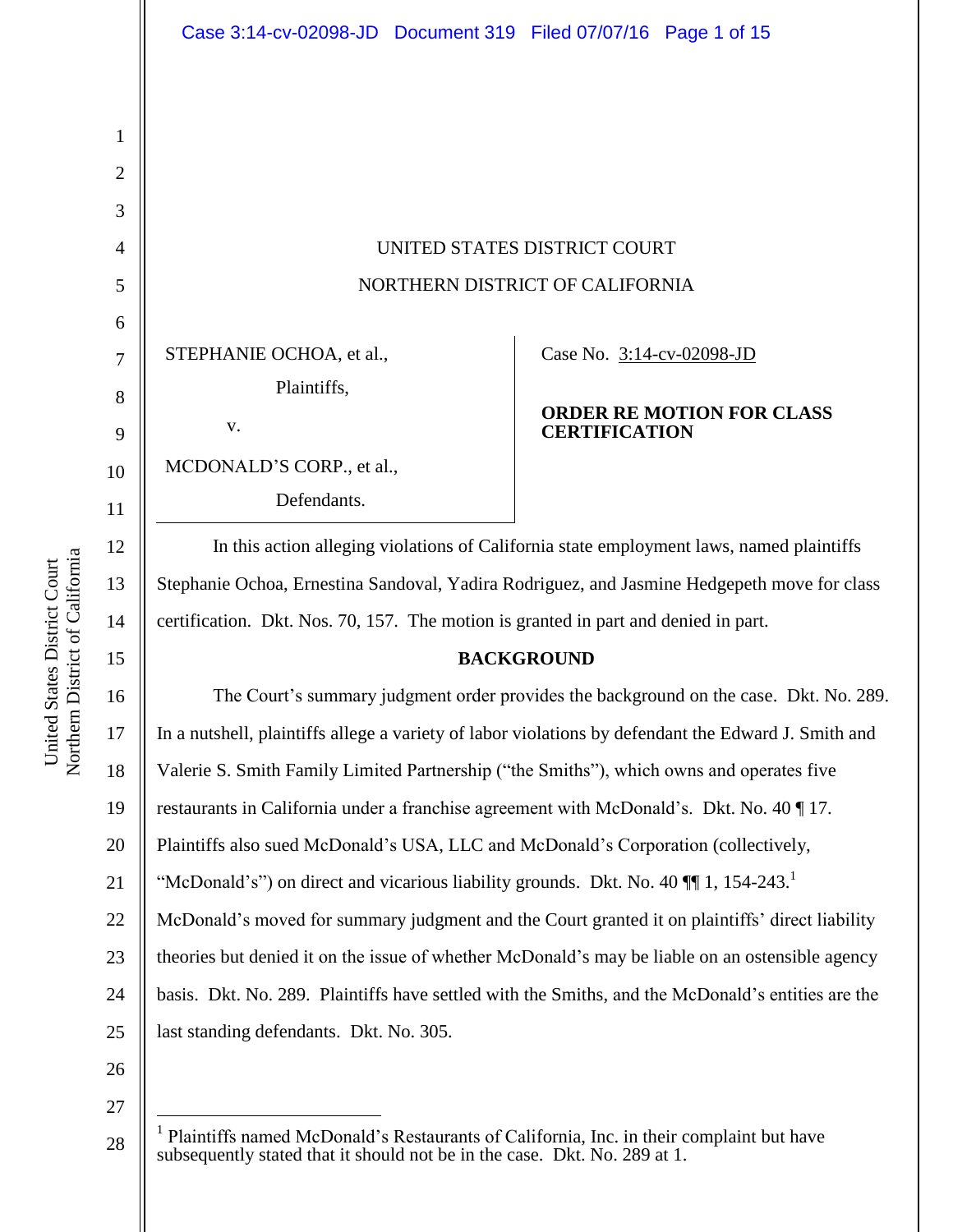### Case 3:14-cv-02098-JD Document 319 Filed 07/07/16 Page 2 of 15

1

2

3

4

5

6

7

8

9

10

11

12

13

14

15

16

Plaintiffs seek to certify a class of all current and former employees at the Smiths' restaurants who worked as crew, crew trainers, or maintenance workers (collectively, "crew members") and were paid on an hourly basis from four years before the complaint to final judgment or settlement ("Class"). Dkt. No. 157 at i. Plaintiffs move for certification of that single Class to pursue claims for: (1) miscalculated wages; (2) overtime; (3) meals and rest breaks; (4) maintenance of uniforms; (5) wage statements; and (6) related derivative claims. *Id*. at 13-22.

The certification motion preceded entry of the summary judgment order. Because that order left open the possibility that McDonald's could be held liable through ostensible agency, the Court took supplemental briefing from the parties on how ostensible agency might affect the certification question. Dkt. Nos. 290, 294. The certification filings also preceded the settlement with the Smiths. McDonald's joined in all the arguments the Smiths made against class certification. Dkt. No. 170 at 1. Consequently, the Court has considered the arguments in both briefs as part of McDonald's opposition to certification and also each side's arguments in the supplemental briefs.

### **DISCUSSION**

### **I. Legal Standards**

17 18 19 20 21 22 23 24 25 Federal Rule of Civil Procedure 23 governs plaintiffs' motion for class certification. Under that rule, a party seeking class certification bears the burden of showing that each of the four requirements of Rule 23(a) -- "sufficiently numerous parties, common questions of law or fact, typicality of claims or defenses, and adequacy of representation" -- and at least one of the provisions of Rule 23(b) are met. *Comcast Corp. v. Behrend*, 133 S.Ct. 1426, 1432 (2013). Plaintiffs focus on a (b)(3) class, which is appropriate when "questions of law or fact common to class members predominate over any questions affecting only individual members," and a class action is "superior to other available methods for fairly and efficiently adjudicating the controversy." Fed. R. Civ. P. 23(b)(3).

26 27 28 The Court's "class-certification analysis must be 'rigorous' and may 'entail some overlap with the merits of the plaintiff's underlying claim.'" *Amgen Inc. v. Connecticut Ret. Plans & Trust Funds*, 133 S.Ct. 1184, 1194 (2013) (citing *Wal-Mart Stores, Inc. v. Dukes*, 564 U.S. 338,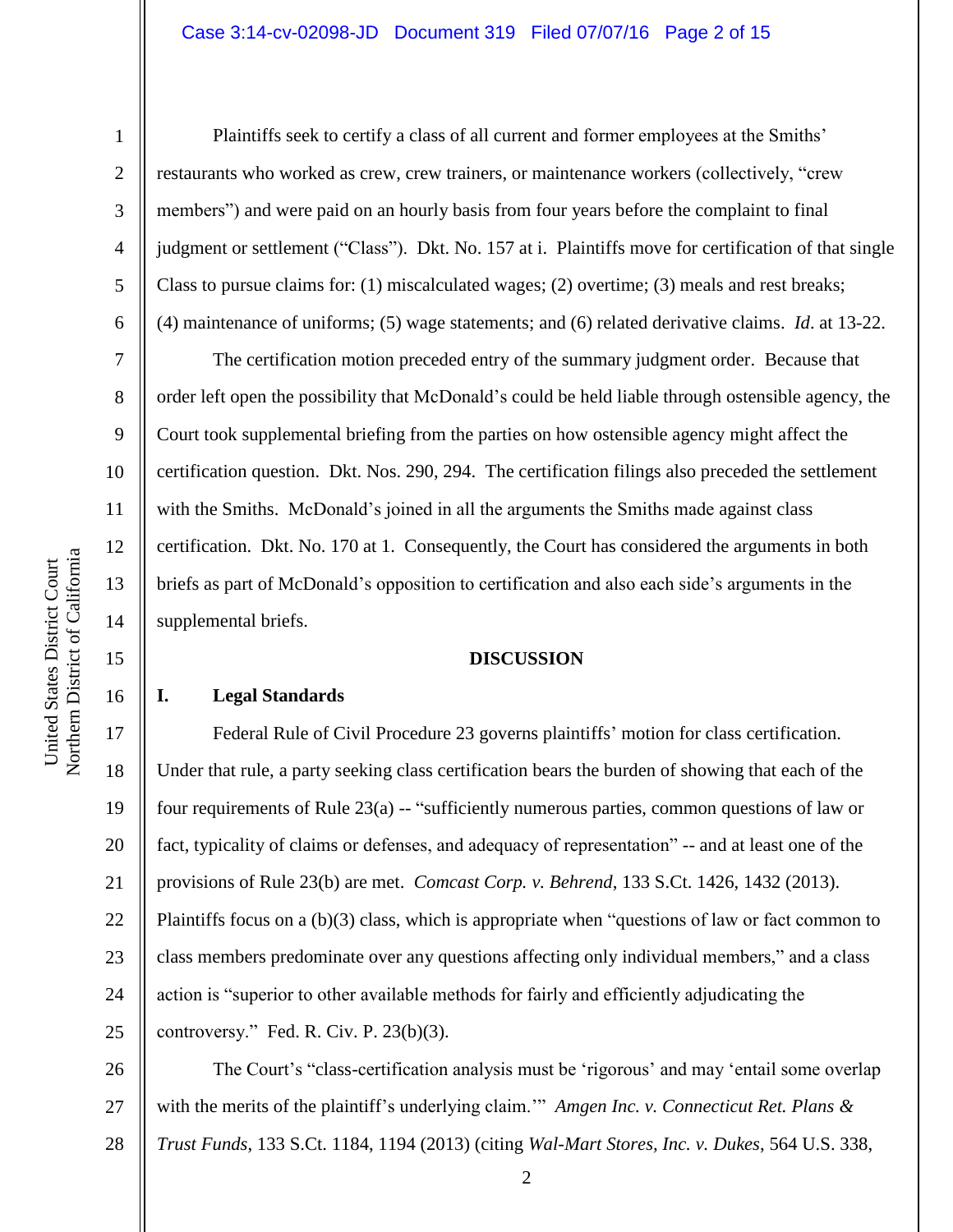1 2 3 4 5 6 7 8 350-51 (2011)). This principle applies to the Rule 23(a) and 23(b) requirements. *Wal-Mart*, 564 U.S. at 350-51 (Rule 23(a)); *Comcast*, 133 S.Ct. at 1432 (Rule 23(b)). But "Rule 23 grants courts no license to engage in free-ranging merits inquiries at the certification stage," and "[m]erits questions may be considered to the extent -- but only to the extent -- that they are relevant to determining whether the Rule 23 prerequisites for class certification are satisfied." *Amgen*, 133 S.Ct. at 1194-95. The class certification procedure is decidedly not an alternative form of summary judgment or an occasion to hold a mini-trial on the merits. *Alcantar v. Hobart Service*, 800 F.3d 1047, 1053 (9th Cir. 2015) (internal citation omitted).

9 10 11 12 13 14 15 16 17 18 19 20 21 22 The issue to be decided in a certification motion is whether the case should be "conducted by and on behalf of the individual named parties only" or as a class. *Wal-Mart*, 564 U.S. at 348. The purpose is "'to select the metho[d] best suited to adjudication of the controversy fairly and efficiently.'" *Alcantar*, 800 F.3d at 1053 (quoting *Amgen*, 133 S.Ct. at 1191, alteration in original). Under Rule  $23(a)(2)$ , what matters "is not the raising of common 'questions' but rather 'the capacity of a classwide proceeding to generate common *answers*.'" *Wal-Mart*, 564 U.S. at 350 (emphasis in original). And in the Rule 23(b)(3) context, which the parties focus on here, plaintiffs must also show that the proposed class is "'sufficiently cohesive to warrant adjudication by representation'" because common issues predominate over questions affecting only individual class members. *Amgen*, 133 S.Ct. at 1196-97 (quoting *Amchem Products, Inc. v. Windsor*, 521 U.S. 591, 623 (1997)). Each element of a claim need not be susceptible to classwide proof; what Rule 23(b)(3) requires is that common issues "'*predominate* over any questions affecting only individual [class] members.'" *Id*. at 1196 (emphasis in original). Class treatment is appropriate when the proposed class "will prevail or fail in unison." *Id*. at 1191.

23

## **II. Class Certification and Ostensible Agency**

24 25 26 27 28 In the summary judgment order, the Court found that McDonald's is not directly liable as a joint employer with the Smiths but that fact disputes precluded summary judgment on the issue of whether McDonald's might be liable because the Smiths were its ostensible agents. Dkt. No. 289 at 14-15. Ostensible agency exists where (1) the person dealing with the agent does so with reasonable belief in the agent's authority; (2) that belief is "generated by some act or neglect of the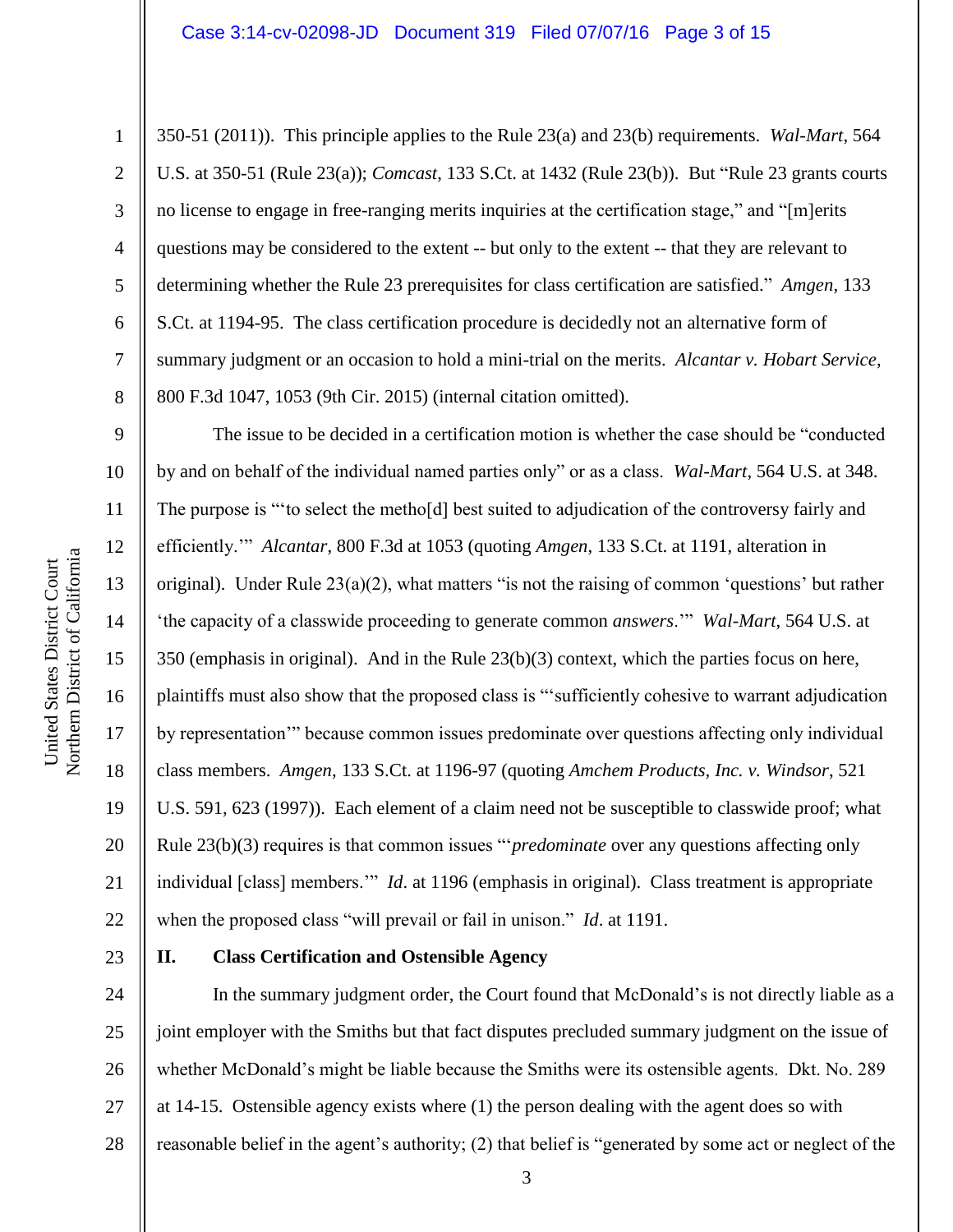### Case 3:14-cv-02098-JD Document 319 Filed 07/07/16 Page 4 of 15

2 3

4

5

6

7

8

9

10

11

12

13

14

15

17

18

19

21

23

25

1

principal sought to be charged," and (3) the relying party is not negligent. *Kaplan v. Coldwell Banker Residential Affiliates, Inc.*, 59 Cal. App. 4th 741, 747 (1997).

In response to the Court's call for supplemental briefing, McDonald's made the categorical objection that "allegations of ostensible agency are incapable of being resolved on a classwide basis." Dkt. No. 290-1 at 1. The essence of the objection is that, separate and apart from the Rule 23 analysis of the substantive claims, ostensible agency necessarily forestalls class adjudication because it involves individualized questions of personal belief and reasonable reliance on an agency relationship. *Id*. at 2. In effect, it echoes *Amgen*, without actually citing it, to argue that "the asserted problem" of ostensible agency inherently "exhibits some fatal dissimilarity among class members that would make use of the class-action device inefficient or unfair." *Amgen*, 133 S.Ct. at 1197 (internal citation omitted).

16 20 22 24 McDonald's effort to stake out a general bar on certification in cases involving ostensible agency is not well taken. Nothing in ostensible agency marks it as forbidden territory under Rule 23. To the contrary, courts have permitted classes in a variety of cases involving ostensible agency issues. *See*, *e.g.*, *The Siding & Insulation Co. v. Combined Ins. Grp., Ltd., Inc.*, No. 1:11CV1062, 2014 WL 1577465 (N.D. Ohio Apr. 17, 2014) (class action with ostensible agency issue under the Telephone Consumer Protection Act); *Guardian Angel Credit Union v. MetaBank*, No. 08-cv-261-PB, 2010 WL 1794713, at \*10 (D.N.H. May 5, 2010) (certifying class with ostensible agency issues in state law fraud and contract case). The class certification analysis for a case involving ostensible agency is not innately different from that for every other proposed class. In each case, the Court looks to the facts in the record and weighs "the balance between individual and common issues" and "tests whether proposed classes are sufficiently cohesive to warrant adjudication by representation." *Wang v. Chinese Daily News, Inc.*, 737 F.3d 538, 545-46 (9th Cir. 2013). Ostensible agency does not demand unique or alternative treatment, and certainly does not stand entirely outside Rule 23 as impossible to adjudicate on a classwide basis.

26 27 28 McDonald's case citations do not point to a different conclusion. It relies on *Guardian Angel Credit Union v. MetaBank*, No. 08-cv-261-PB, 2009 WL 2489325 (D.N.H. Aug. 12, 2009), but appears to have overlooked the fact that the court granted certification in a subsequent order on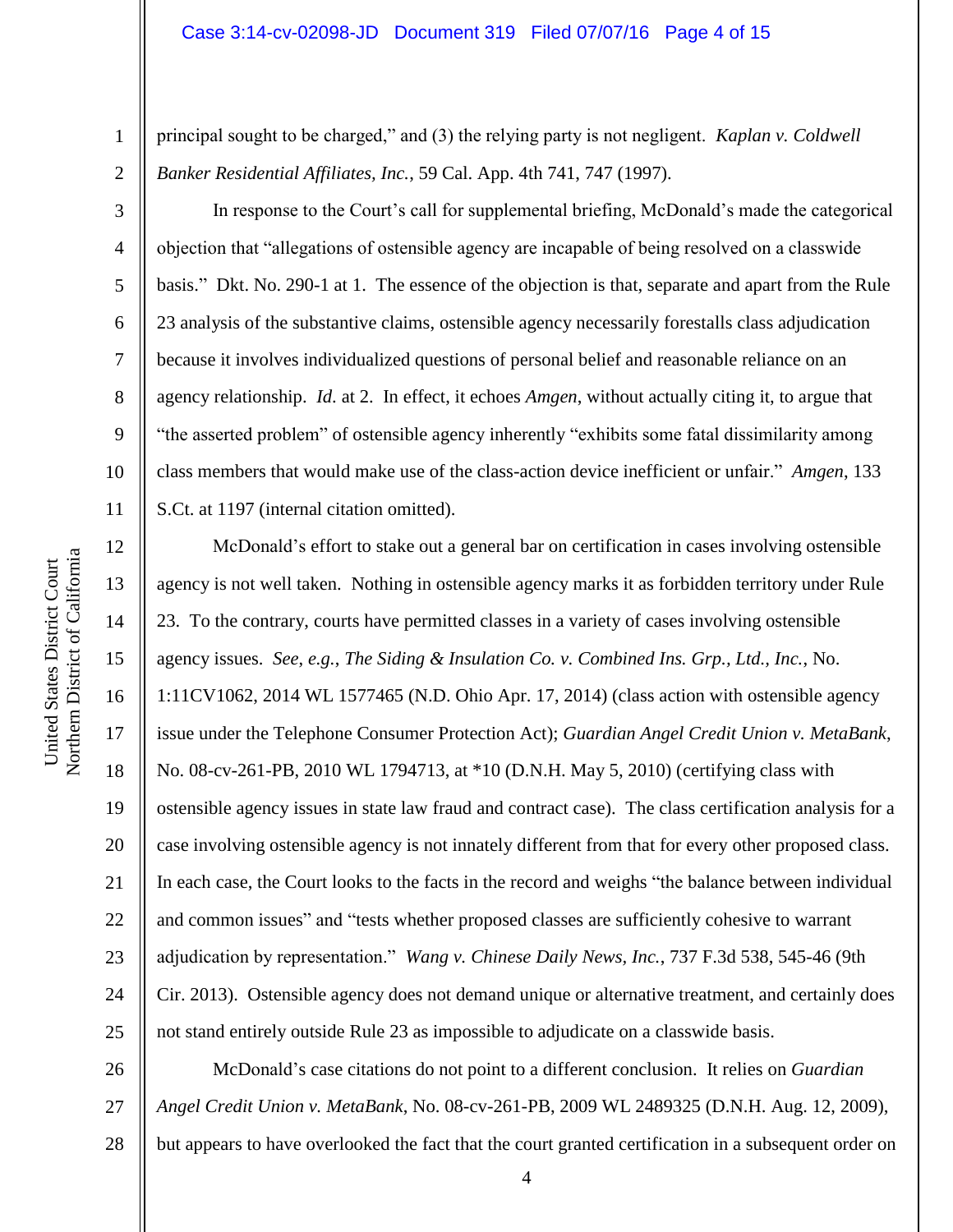### Case 3:14-cv-02098-JD Document 319 Filed 07/07/16 Page 5 of 15

10 11

1

2

3

5

8

9

12

13

14

15

17

18

19

21

23

4 6 7 plaintiffs' renewed motion after they showed that the principal likely acted in substantially similar ways with respect to the class. *See Guardian Angel*, 2010 WL 1794713, at \*10 (granting class certification where defendant "has offered nothing beyond conclusory assertions to suggest that the evidence that bears on Guardian Angel's apparent authority claim will differ substantially from plaintiff to plaintiff"). In the other cases McDonald's cites, courts denied certification in the ostensible agency context not because class adjudication was inherently impractical or unfair but because the record did not support it. *See*, *e.g.*, *Cannon v. GunnAllen Fin., Inc.*, No. 3:06-0804, 2008 WL 4279858, at \*10 (M.D. Tenn. Sept. 15, 2008) (the "set of facts" did not warrant class certification); *Schmidt v. Bassett Furniture Indus.*, No. 08-C-1035, 2011 WL 67255, at \*5 (E.D. Wis. Jan. 10, 2011) (certification denied because record showed varied facts not susceptible to common proof).

16 20 22 24 Since there is no *a priori* bar to class certification in cases involving ostensible agency, the question is whether the particular facts in this case allow for classwide adjudication against McDonald's. They do. Plaintiffs have tendered substantial and largely undisputed evidence that the putative class was exposed to conduct in common that would make proof of ostensible agency practical and fair on a class basis. For example, plaintiffs have submitted declarations showing that they were required to wear McDonald's uniforms, packaged food in McDonald's boxes, received paystubs, orientation materials, shift schedules and time punch reports all marked with McDonald's name and logo, and in most cases applied for a job through a McDonald's website. *See* Dkt. No. 289 at 15; *see also* Dkt. No. 294 at 4-5; Dkt. No. 184 (Sandoval Decl.) ¶ 2, Dkt. No. 185 (Hedgepeth Decl.) 1 2. The fact that each employee spent every work day in a restaurant heavily branded with McDonald's trademarks and name is also informative. These facts are shared in common across the proposed class and make classwide adjudication of ostensible agency against McDonald's a suitable and appropriate procedure.

25 26 27 28 That the ostensible agency inquiry will implicate issues of "reasonable belief" or reliance does not bar certification. In *Kaplan*, the California court of appeals held that whether or not ostensible agency exists "may be implied from circumstances." 59 Cal. App. 4th at 748. As shown here, plaintiffs have already identified a common course of conduct on the part of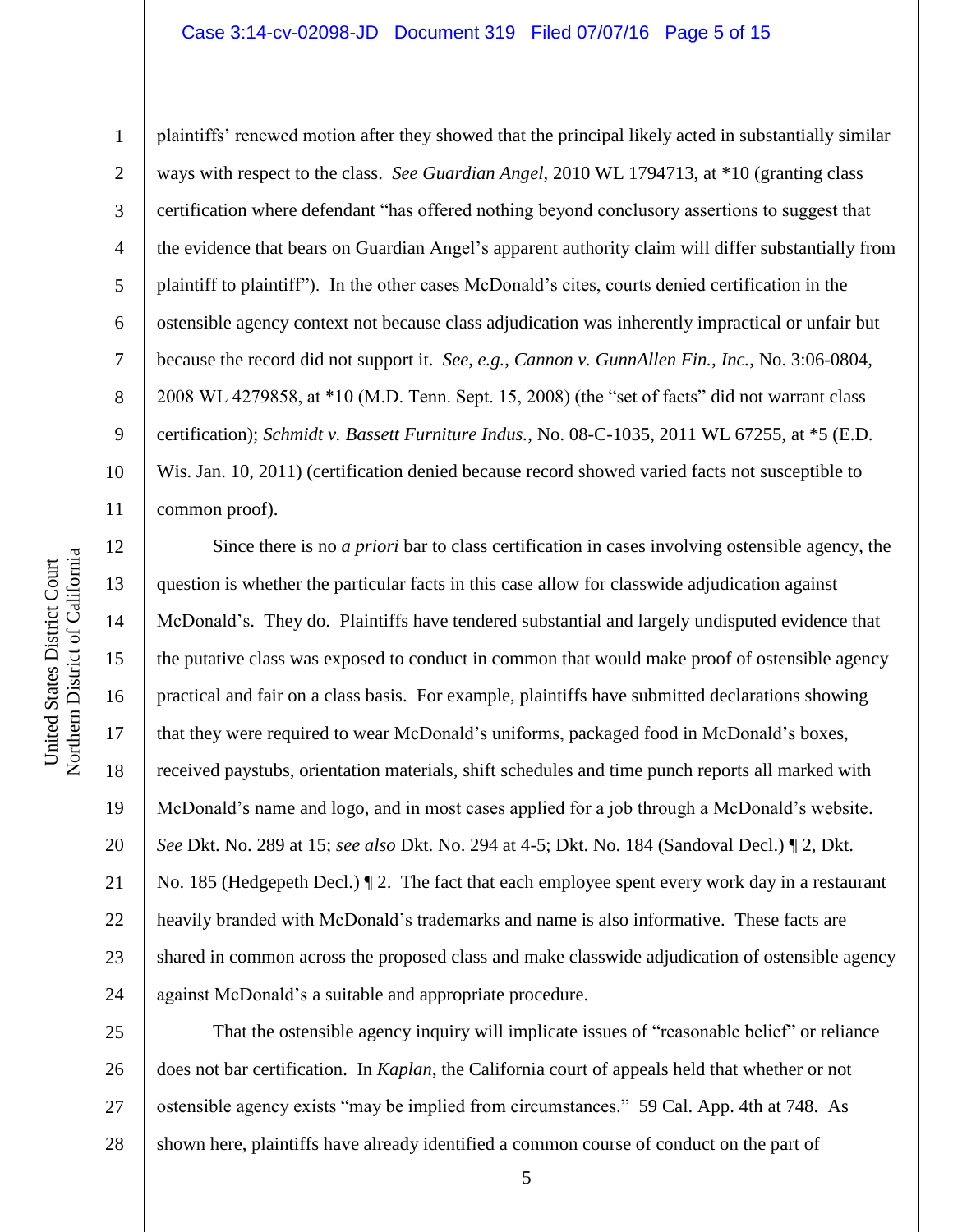McDonald's which makes possible the implication that class members reasonably believed that the Smiths were McDonald's ostensible agents. On top of that, as the Court found in the summary judgment order, the named plaintiffs have submitted declarations stating that they in fact held the personal belief that McDonald's was their employer. *See* Dkt. No. 289 at 15. Significantly, on the other side of the ledger, McDonald's has submitted no evidence at all indicating that any named plaintiff or putative class member did not believe that McDonald's was their employer or that they were unjustified or unreasonable in relying on that belief.

On this record, the Court finds that plaintiffs have done enough to show that the ostensible agency issue can be litigated on a classwide basis. Whether plaintiffs will ultimately prevail or fail in their proof of agency is for the trier of fact to decide and not for the Court to resolve in determining certification. It may well be that the proposed class has the "fatal similarity" of a failure of proof on ostensible agency. What is important for present purposes is that the mere fact that the ostensible agency inquiry will need to be made and resolved to determine McDonald's liability in this case does not by itself stand as a bar to class certification.

# **III. Rule 23(a) and (b)(3)**

With McDonald's categorical objection to certification overruled, the traditional Rule 23 analysis is next in order. The analysis here begins with the Rule 23(a) factors that are largely undisputed and have been established for the proposed class.

## **A. Numerosity**

20 21 22 23 24 25 The first of these uncontested factors is numerosity. Rule  $23(a)(1)$  requires that the proposed class be "so numerous that joinder of all members is impracticable." Fed. R. Civ. P.  $23(a)(1)$ . Plaintiffs state that there are at least 400 members in the proposed class, Dkt. No. 157 at 10, which amply establishes numerosity. *See*, *e.g.*, *Californians for Disability Rights, Inc. v. Cal. Dep't of Transp.*, 249 F.R.D. 334, 346 (N.D. Cal. 2008) (numerosity factor satisfied if class comprises 40 or more members).

26

# **B. Typicality and Adequacy**

27 28 Typicality and adequacy are also established. Rule 23(a) requires that the named plaintiffs assert claims typical of the putative class and that the named plaintiffs are capable of

1

2

3

4

5

6

7

8

9

10

11

12

13

14

15

16

17

18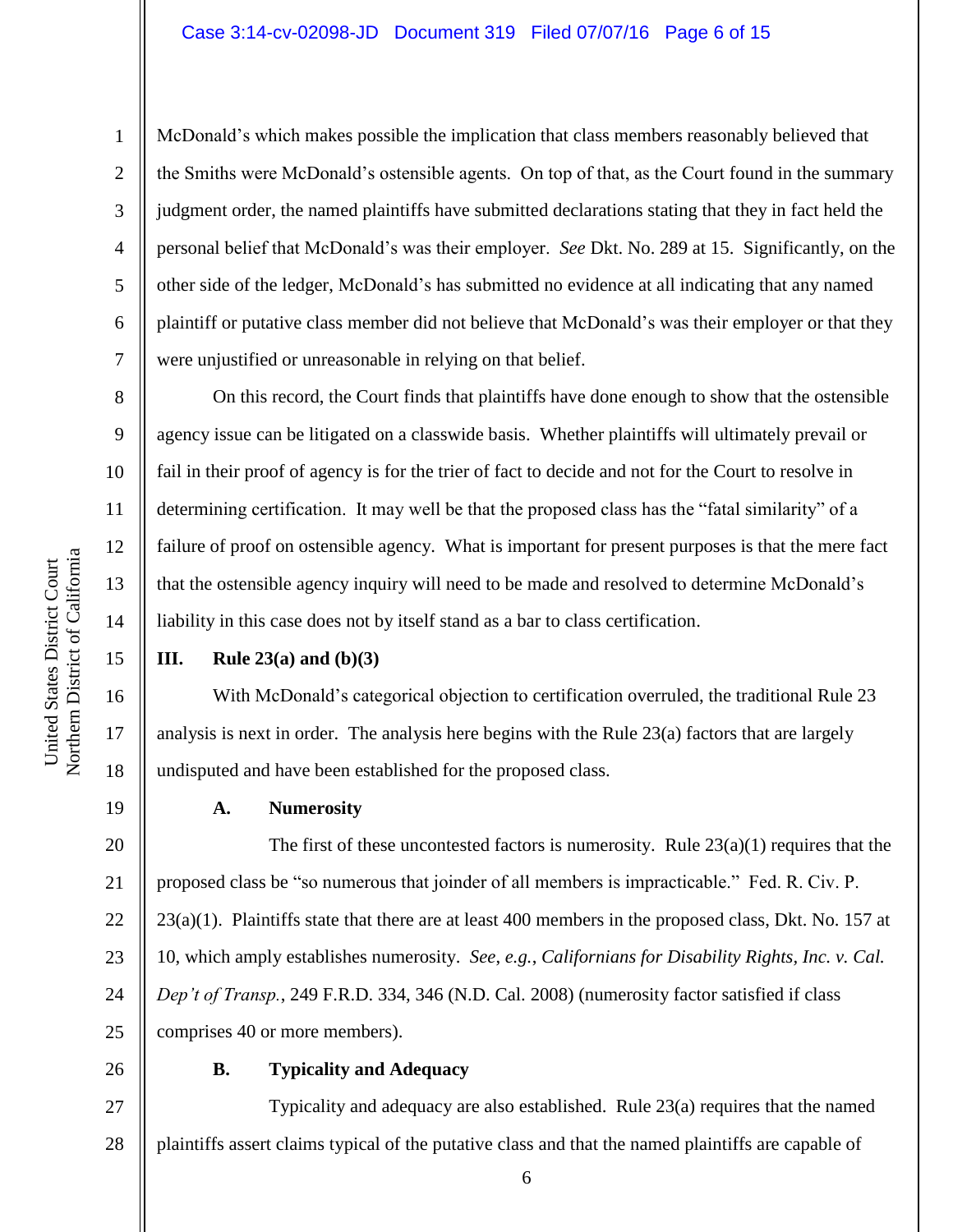1

fairly and adequately protecting the interests of the entire class. Fed. R. Civ. P. 23(a)(3)-(4). The named plaintiffs contend that their claims are typical of those of the class because the claims arose out of the Smiths' uniform conduct towards its employees. Dkt. No. 157 at 11-12. On adequacy, plaintiffs assert that they have no conflicts with the proposed class and have retained qualified counsel. *Id.* at 12. McDonald's raises only one limited challenge to typicality and adequacy by arguing that there is a class conflict within the overtime claim. Dkt. No. 170 at 10-11. The Court overrules that objection in Subsection C.2 below, and finds that typicality and adequacy are satisfied.

9

10

11

12

13

14

15

16

17

18

19

20

21

## **C. Commonality and Predominance**

As is often the case in class certification motions, the parties diverge in their views on commonality and predominance. Plaintiffs seek to certify the Class under Rule 23(b)(3) for the miscalculated wages, overtime, meal period and rest break, maintenance-of-uniforms, wage statement and related derivative claims. Dkt. No. 157 at 12-23. McDonald's opposes this on the grounds that the Class is far from uniform for these claims. Commonality and predominance are analyzed separately for each of the substantive claims plaintiffs allege.

# **1. Miscalculated Wages Claims**

The factual predicate of the miscalculated wages claims is that the Smiths mishandled payroll time data so that crew members were paid under an "hour.hundredths of an hour" format rather than the correct "hour:minute" format. Dkt. No. 157 at 4-5. Plaintiffs say this error caused "systemic classwide underpayment that affected each crew member's rights to accurate pay for all hours worked, including overtime and minimum wages." *Id*. at 13.

22 23 24 25 26 27 The data processing practices and related evidence for these claims are exactly the same across the class. For that reason, the Smiths forthrightly stated while they were still in the case that these claims were "properly certifiable." Dkt. No. 168 at 1. McDonald's, which joined in all of the Smiths' class certification opposition arguments, does not disagree. Dkt. No. 170. The commonality and predominance requirements are met for these claims and the Court certifies the Class for the miscalculated wages claims.

Northern District of California Northern District of California United States District Court United States District Court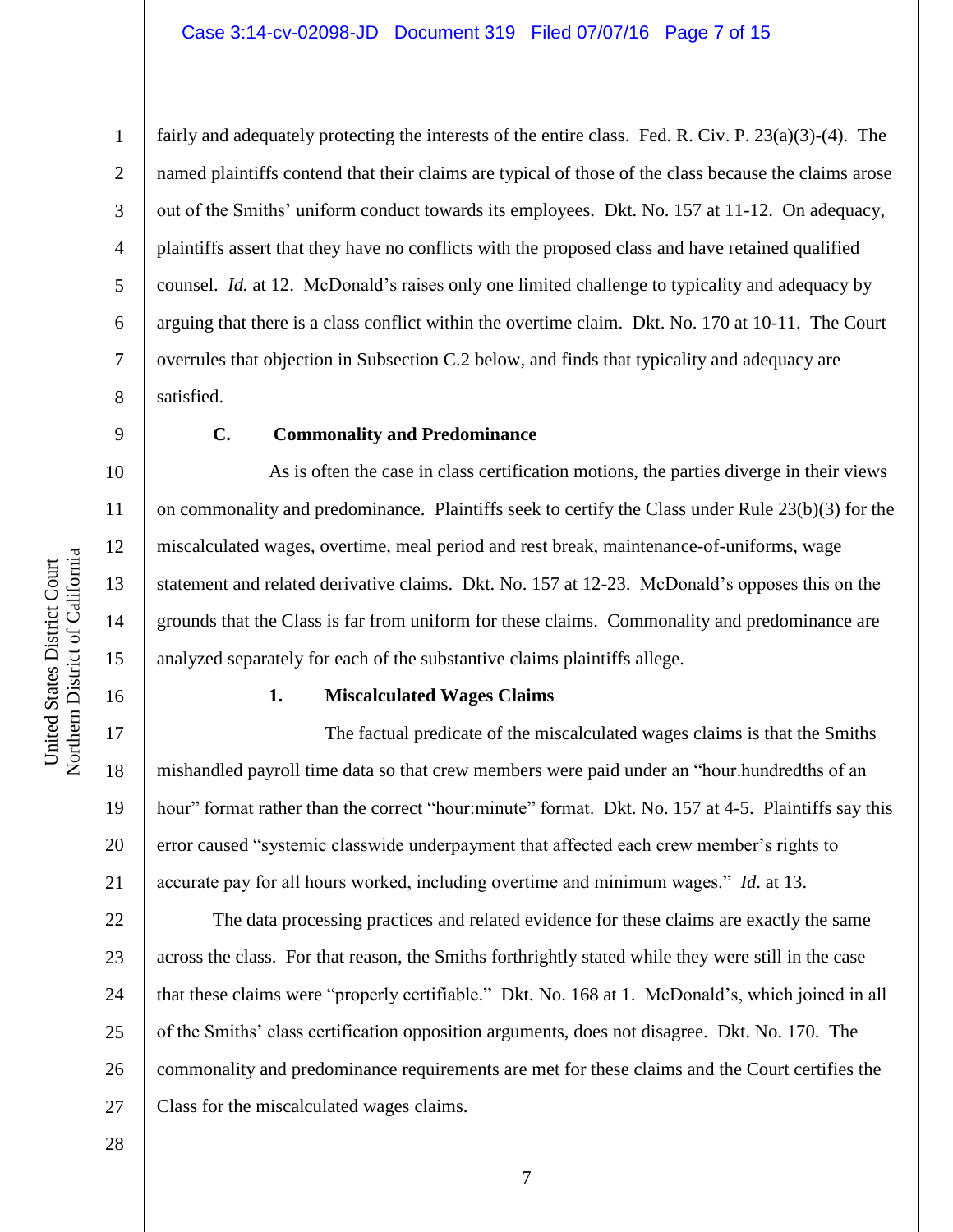5

6

7

8

9

10

11

12

13

14

15

16

17

1

### **2. Overtime Claims**

Plaintiffs contend that many of the crew members worked over eight hours per day and forty hours per week without being paid the overtime wages due under California Labor Code § 510(a) and IWC Wage Order 5-2001§ 3(A)(1). The Smiths used McDonald's standardized "ISP" software to keep track of work hours. The ISP system was pre-programmed to assign all hours worked on a shift to the day on which that shift started, rather than assigning the hours to the days on which those hours were actually worked. Dkt. No. 157 at 5. This meant, for example, that all hours worked on an overnight shift would be recorded as though they had all been worked on the day the overnight shift began (Day 1). A crew member could then miss out on overtime pay for Day 2, even if she had a subsequent shift and in fact worked more than eight hours on that second day.

McDonald's does not challenge commonality or predominance for these claims but raises a purported intra-class conflict. McDonald's says that there were winners and losers from the way the ISP system tracked hours. While some crew workers missed out on overtime pay because of it, others were paid overtime they had not earned. That means, in McDonald's view, that the class will not be of one mind in wanting to prevail on this claim and so typicality (Rule 23(a)(3)) and adequacy (Rule  $23(a)(4)$ ) are in doubt.

18 19 20 21 22 23 24 25 26 27 28 This argument borders on the specious. As plaintiffs rightly point out, a conflict would exist only if McDonald's were able to recoup the "overpayment" of overtime wages from those crew members who actually benefited from the challenged ISP system. But Labor Code § 221 prohibits employers from recouping "any part of wages" that were "theretofore paid by said employer to said employee." And under the Labor Code, "wages" include "all amounts for labor performed by employees of every description, whether the amount is fixed or ascertained by the standard of time, task, piece, commission basis, or *other method of calculation*." Cal. Lab. Code § 200(a) (emphasis added). Here, the amounts that the Smiths have already paid to the putative class members in exchange for their labor are clearly "wages" within the meaning of the Labor Code, and cannot be recouped. Without a right of recoupment, no one loses if plaintiffs' overtime claims are successful. This fact, combined with no opposition by McDonald's to commonality or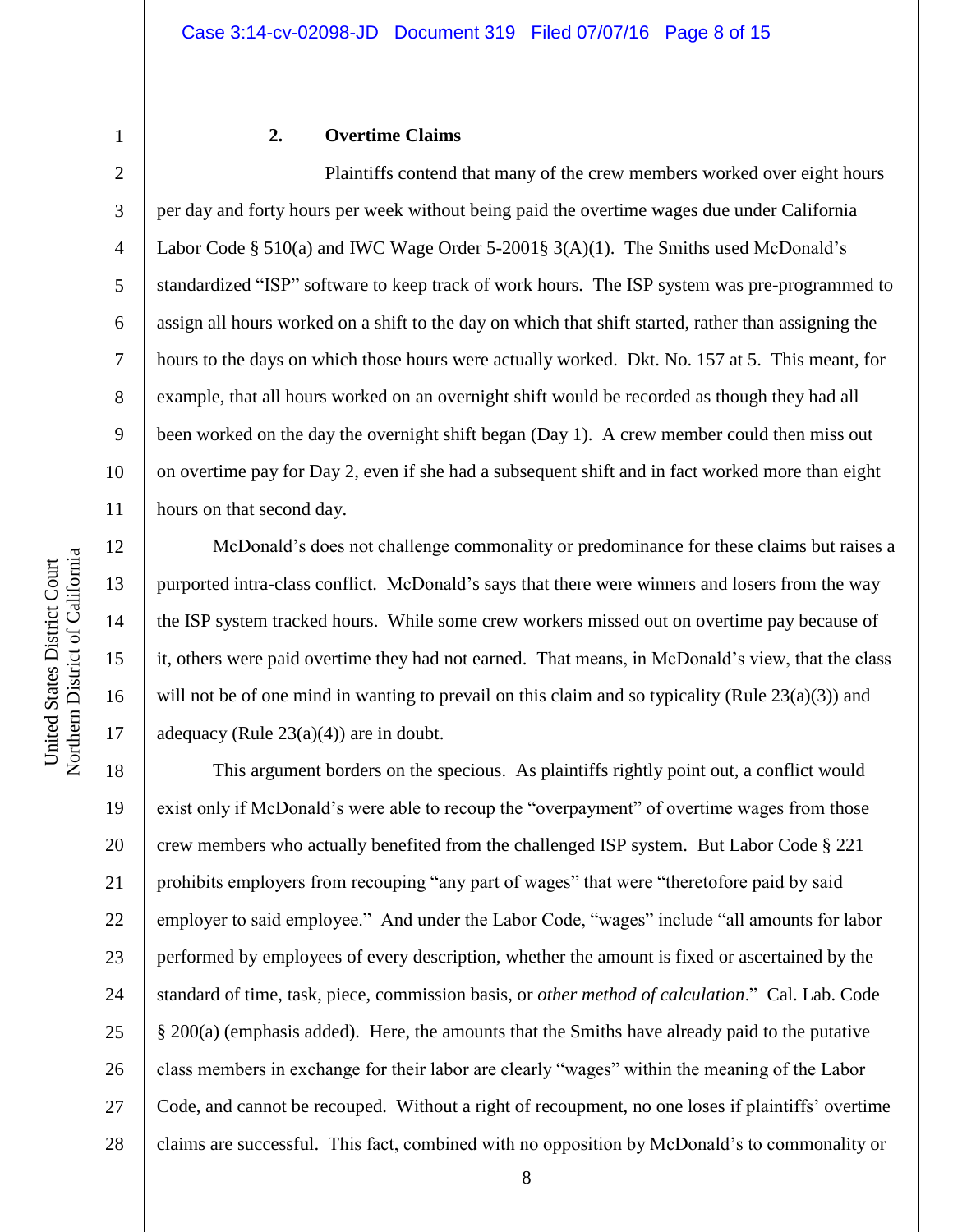1 2 predominance for these claims, is enough to support certification of the Class for the overtime claims.

3

4

5

6

7

8

9

10

11

12

13

14

15

16

17

18

19

20

21

### **3. Meal Period and Rest Break Claims**

Plaintiffs allege that crew members missed meal and rest break periods without compensation as required by law. It is here that the parties' disagreement over commonality and predominance is strongest.

As an initial matter, the approach to commonality, and by implication predominance, has changed considerably since the Supreme Court's decision in *Wal-Mart*. Prior to *Wal-Mart*, the determination of whether a proposed class was cohesive enough -- that is, bound together by common questions of fact and law  $-$  was typically made in the Rule 23(b)(3) context. But the Supreme Court in *Wal-Mart* put a much heavier emphasis on this analysis under the commonality requirement of Rule 23(a)(2), which it interpreted to mean that plaintiffs must show that their claims "depend upon a common contention" that is "of such a nature that it is capable of classwide resolution . . . in one stroke." *Wal-Mart*, 564 U.S. at 350. As Justice Ginsburg noted in a dissent in *Wal-Mart*, this formulation of the Rule 23(a)(2) commonality requirement may not have been faithful to the academic antecedents on which it is based. *Id*. at 375-76 (Ginsburg, J, dissenting). In addition, and more pertinently for district courts deciding a Rule 23 motion, Justice Ginsberg noted that this formulation arguably has left "no mission" for the predominance test under Rule 23(b)(3). *Id*. While the Court finds this observation to be well-taken, it was made in a dissent and the Ninth Circuit has since treated *Wal-Mart* as imposing a "'rigorous' commonality standard" under Rule 23(a)(2). *Levya v. Medline Indus. Inc.*, 716 F.3d 510, 512 (9th Cir. 2013).

22 23 Consequently, this Court is bound to follow that approach and conduct a rigorous analysis of commonality under Rule 23(a)(2).

24 25 26 27 28 The Rule  $23(a)(2)$  analysis leads to the finding that there is insufficient commonality for the meals and breaks claim to support a class. The starting point is the governing law that plaintiffs acknowledge in their certification motion. Under California law, "an employer's obligation is to relieve its employee of all duty, with the employee thereafter at liberty to use the meal period for whatever purpose he or she desires, but the employer need not ensure that no work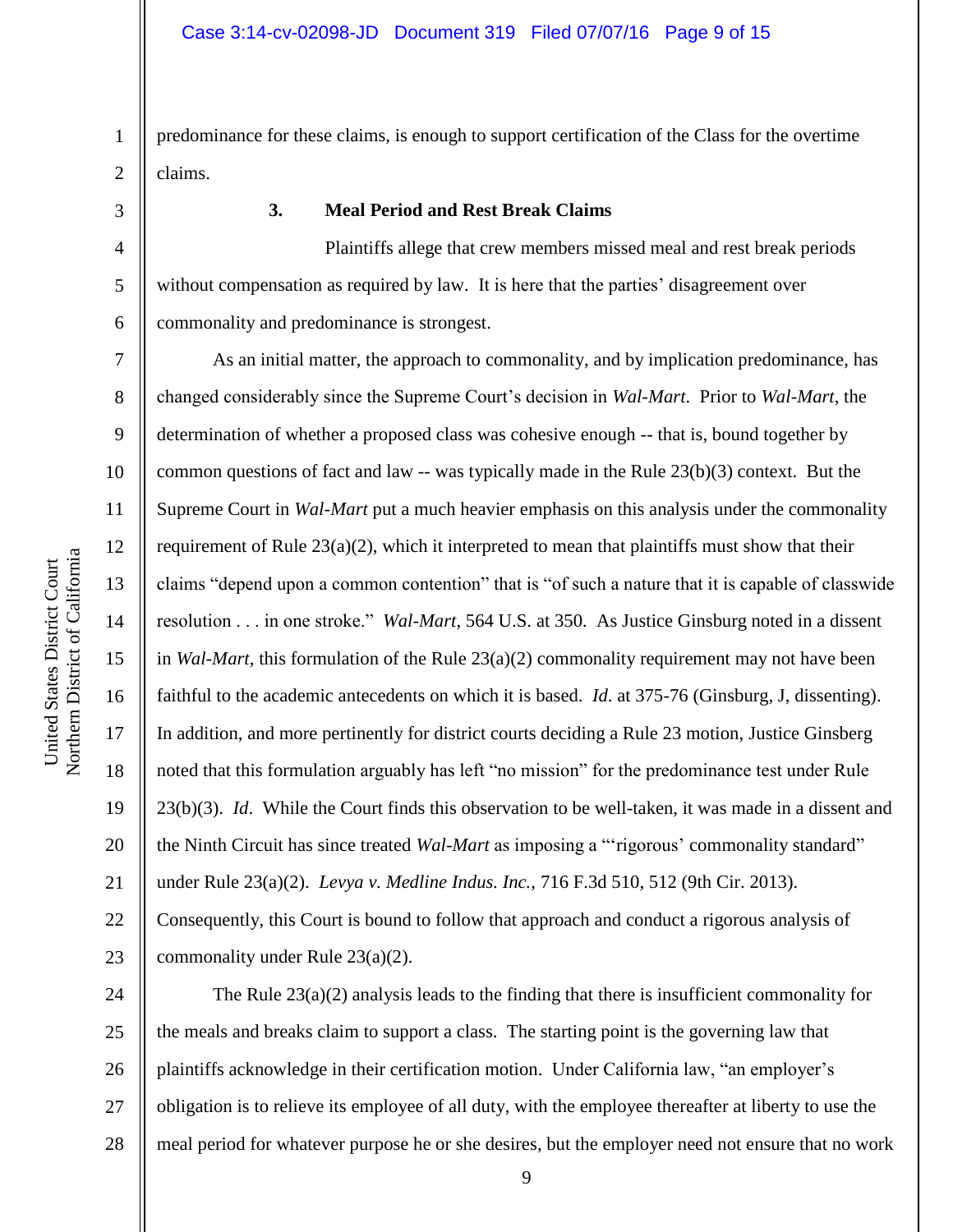is done." *Brinker Restaurant Corp. v. Superior Court*, 53 Cal. 4th 1004, 1017 (2012). *See also* Dkt. No. 157 at 18-19 (quoting *Bradley v. Networkers Int'l, LLC*, 211 Cal. App. 4th 1129, 1151 (2012), for the proposition that "an employer is obligated to *provide* the rest and meal breaks") (emphasis in original). And under California law, an employer's liability "arises by adopting a uniform policy that violates the wage and hour laws." Dkt. No. 157 at 18 (quoting *Abdullah*, 731 F.3d at 961-62).

Consequently, for a class to be certified for claims under these laws, the evidence would typically need to show that crew members were denied meals and rest breaks by the application of a uniform policy, or by a consistent and widespread practice in the workplace, even if not memorialized in any formal fashion. *See Abdullah*, 731 F.3d at 955 (standardized on-duty meal break agreement for all employees that was implemented in practice); *Pina v. Con-Way Freight, Inc.*, Case No. C 10-00100 JW, 2012 WL 1278301, at \*7 (N.D. Cal. Apr. 12, 2012) (evidence demonstrating informal policies of discouraging the taking of breaks); *Dilts v. Penske Logistics, LLC*, 267 F.R.D. 625, 638-39 (S.D. Cal. 2010) (whether meal and rest breaks were made available to class members turned on "same set of central policies"); *see also Brinker*, 53 Cal. 4th at 1033 (common, uniform rest break policy established at corporate headquarters and applied equally to all employees).

18 19 20 21 22 23 24 25 26 27 28 These facts are missing here. Plaintiffs do not tender any evidence of a standard policy or practice, formal or informal, of denying crew members their meal and rest breaks. Instead, plaintiffs say only that crew members were subject to a "*manager-directed* break policy, under which no break may be taken unless and until a manager sends the crew member on break." Dkt. No. 157 at 15 (emphasis added). How this amounts to evidence of systematic violations of the meal and break laws, let alone a basis for classwide adjudication, is far from clear. As an initial matter, nothing in that formulation indicates what the managers actually did to "direct" breaks and meals or whether it caused denial of them. *See Wal-Mart*, 564 U.S. at 355-56 ("The only corporate policy that the plaintiffs' evidence convincingly establishe[d was] Wal-Mart's 'policy' of allowing discretion by local supervisors over employment matters"; and even then, the plaintiffs could not identify "a common mode of exercising discretion that pervade[d] the entire

1

2

3

4

5

6

7

8

9

10

11

12

13

14

15

16

17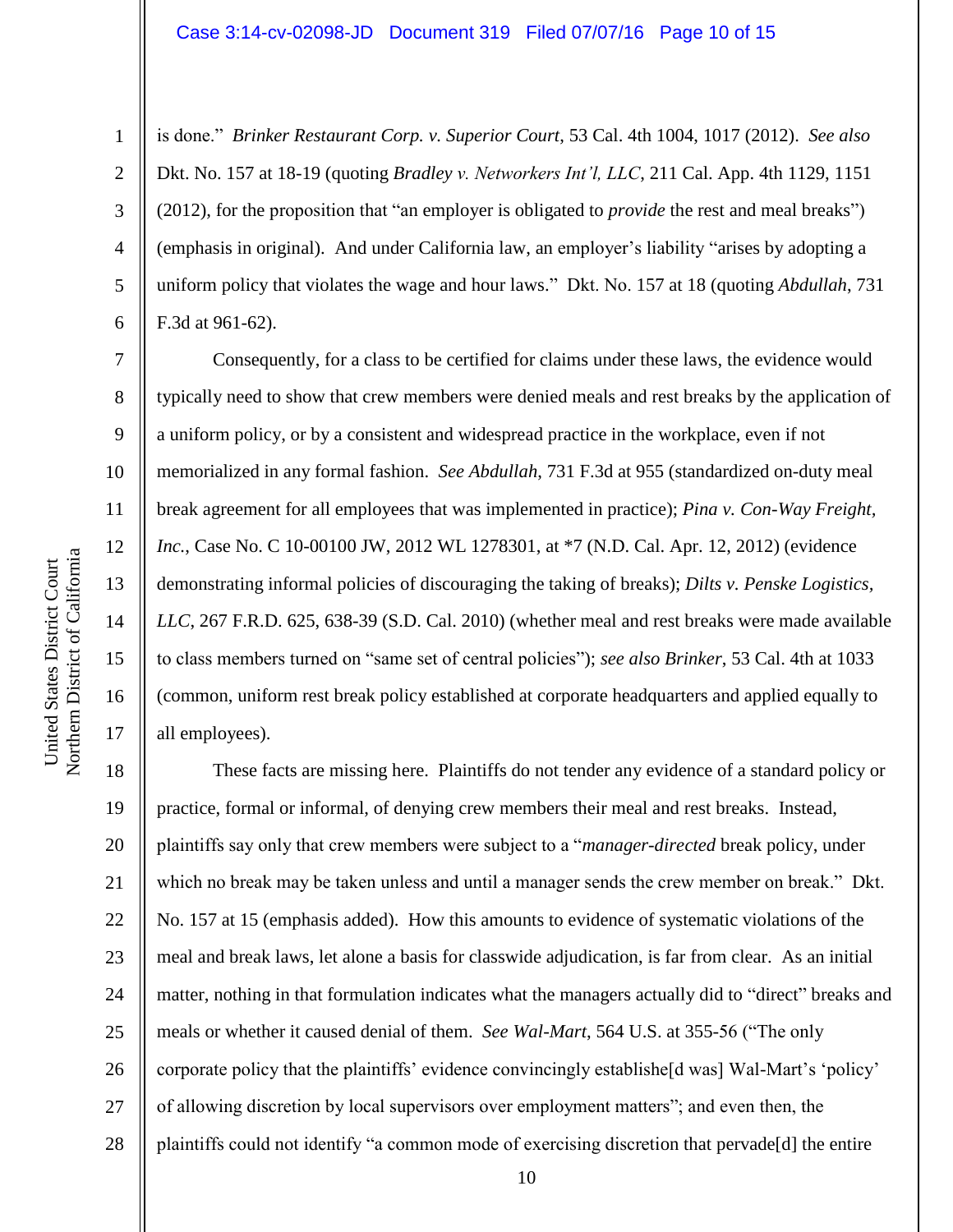company."). It is certainly possible to imagine how this handling of meals and breaks could be susceptible to class treatment. Certification might have been warranted if plaintiffs had shown that the managers, even in the absence of a formal policy, pressured or coerced crew members to forego breaks or meals, or simply failed to provide them as a routine practice. Or that crew members gave up on their rights because they felt deterred or intimated by the managers' involvement. Or even that one manager in particular consistently denied crew members their breaks. *Cf*. *Wal-Mart*, 564 U.S. at 350 ("the assertion of discriminatory bias on the part of the same supervisor" potentially enough for class treatment). But no evidence of this sort is in the record.

To the contrary, plaintiffs' formulation invites a "fatal dissimilarity" of proof that bars a finding of commonality by highlighting the role of each manager's discretion about an employee's breaks. In that context, determining whether a crew member was denied her rights as an employee would necessarily turn on individualized inquiries into the managers' actions and decisions. As the Supreme Court has made clear, individualized inquiries like those are not reasonably susceptible to class adjudication. *Wal-Mart*, 564 U.S. at 355 ("The only corporate policy that the plaintiffs' evidence convincingly establishes is Wal-Mart's 'policy' of *allowing discretion* by local supervisors over employment matters. On its face, of course, that is just the opposite of a uniform employment practice that would provide the commonality needed for a class action; it is a policy *against having* uniform employment practices.") (emphases in original).

20 21 22 23 24 25 26 Plaintiffs' main response to these hurdles is to rely on statistics derived from crew member time records. *See* Dkt. No. 157 at 15-16. That is not enough to warrant certification. Among other flaws, neither the time records nor the statistics show whether the crew members always recorded the breaks they took or whether breaks that were not recorded were nevertheless offered (if they were offered but refused, the employer has done all it is required to do). And they certainly do not show that the answer to whether crew members were denied meals or breaks would come from common proof.

27 28 Tellingly, the testimony of two of the four named plaintiffs actually rebuts the inference that plaintiffs seek to draw from the time records. Ochoa and Hedgeworth testified that they in

1

2

3

4

5

6

7

8

9

10

11

12

13

14

15

16

17

18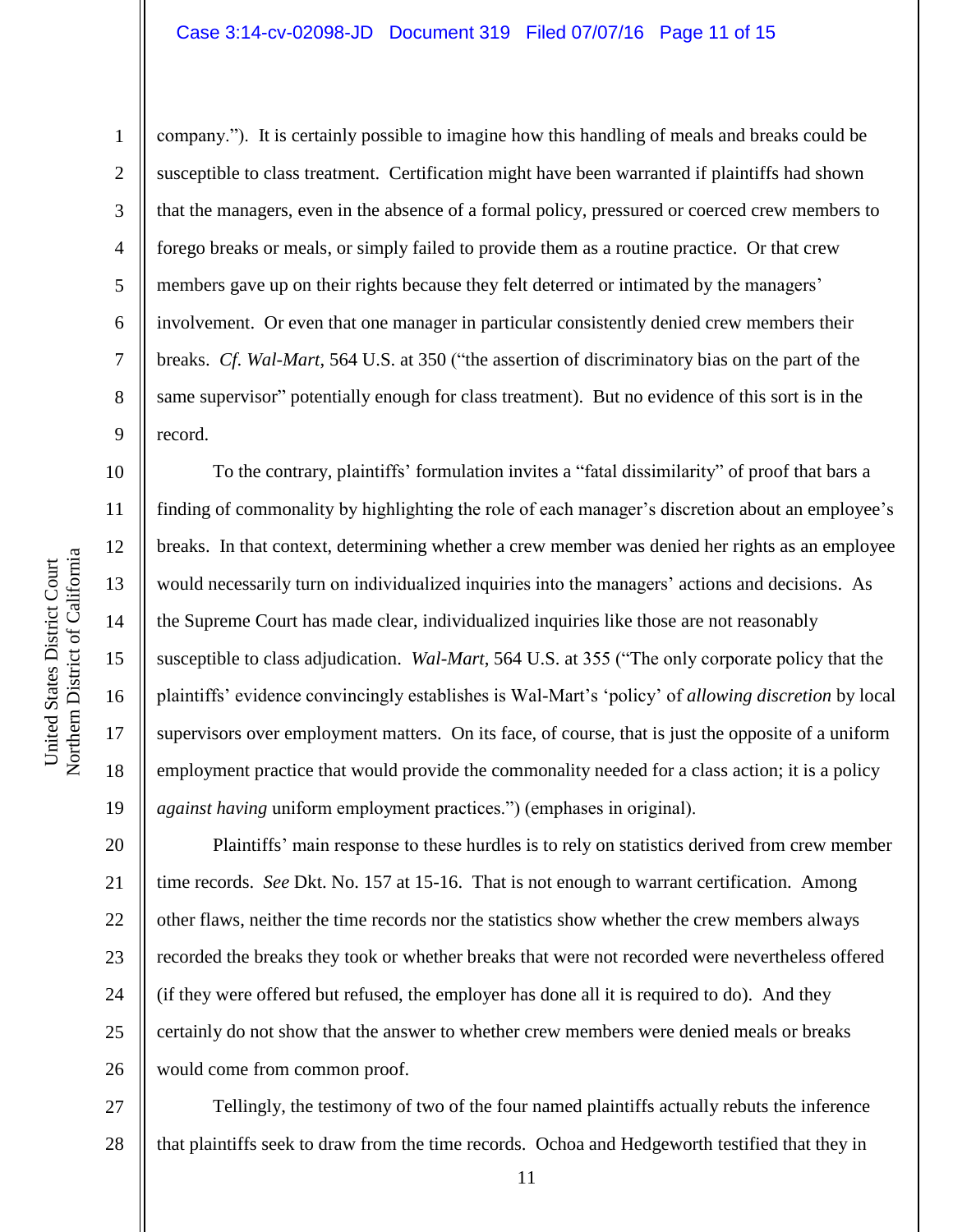5

6

7

8

1

fact always received their meal periods during their shifts. Dkt. No. 82-10 (Ochoa Dep.) at 174:11-14; Dkt. No. 82-9 (Hedgepeth Dep.) at  $208:25-209:2.^2$  Three of the named plaintiffs also testified that meal and rest break practices varied depending on the manager and time of the shift. Dkt. No. 82-9 (Hedgepeth Dep.) at 209:3-17; Dkt. No. 82-7 (Sandoval Dep.) at 178:10-18; Dkt. No. 82-10 (Ochoa Dep.) at 174:15-18. These facts are akin to those in other cases that denied certification. *See*, *e.g.*, *Hadjavi v. CVS Pharmacy, Inc.*, No. CV 10-04886 SJO (RCx), 2011 WL 3240763, at \*3-4 (C.D. Cal. 2011); *Gonzalez v. Millard Mall Servs., Inc.*, 281 F.R.D. 455, 462 (S.D. Cal. 2012).

16

9 10 11 12 13 14 15 Consequently, the commonality requirement under Rule  $23(a)(2)$  has not been met for these claims. Since the requirement of Rule  $23(a)(2)$  has not been met, the predominance question under Rule 23(b)(3) is no longer relevant. A failure to satisfy Rule 23(a)(2) necessarily results in a failure of predominance under Rule 23(b)(3). *Hanlon v. Chrysler Corp.*, 150 F.3d 1011, 1019 (9th Cir. 1998) ("The commonality preconditions of Rule  $23(a)(2)$  are less rigorous than the companion requirements of Rule 23(b)(3)"). Certification of the Class for the meal period and rest break claims is denied.

### **4. Maintenance-of-Uniform Claims**

17 18 19 20 21 22 Plaintiffs allege that crew members were required to "'wash and iron' their McDonald's uniforms regularly" but were not reimbursed for their time and expense in complying with this requirement in violation of the California Labor Code and IWC Wage Order 5-2001. Dkt. No. 157 at 19. McDonald's acknowledges that there was a common policy related to the maintenance of crew members' McDonald's uniforms requiring that "they be 'clean and neat.'" Dkt. No. 168 at 19.

23 24 25 26 Commonality and predominate exist for these claims. While McDonald's says that an employer need only maintain uniforms for their employees "if the uniforms require special laundering or care," Dkt. No. 168 at 18, that is a legal issue common to the entire class. McDonald's reliance on *Madrigal v. Tommy Bahama Group, Inc.*, No. CV 09-08924, 2011 WL

27

 $\overline{a}$ 

<sup>28</sup>  $2$  Defendants say plaintiff Rodriguez gave similar testimony, Dkt. No. 168 at 14 (citing Rodriguez Dep. at 182:22-183:13), but the transcript was not provided to the Court.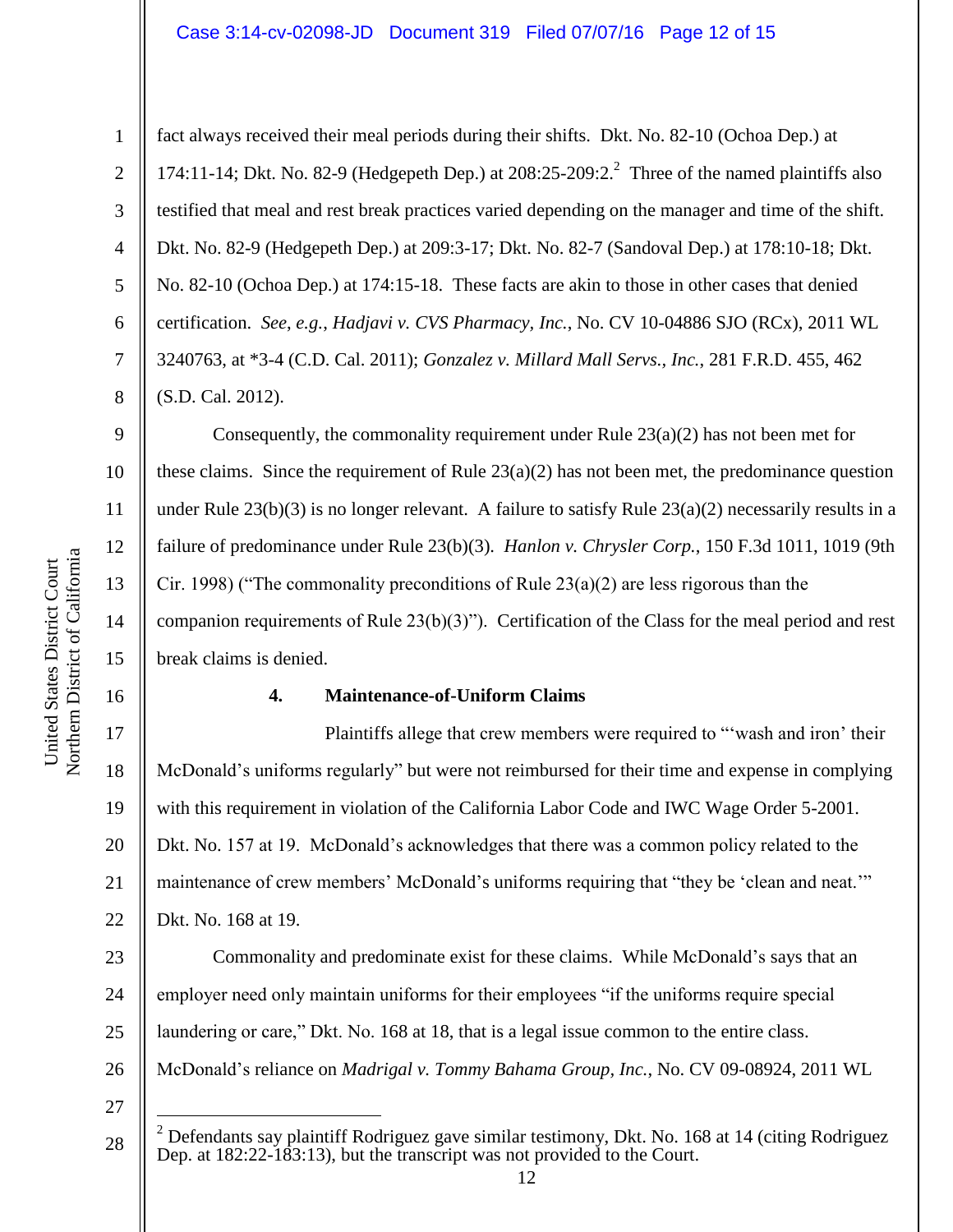10511339 (C.D. Cal. June 27, 2011), is misplaced. In *Madrigal*, the court found that common issues did not predominate because the evidence showed that the class members received different instructions about the company's requirements for maintaining uniforms. *Id.* at \*7 (some class members testified that "management never talked to them or reprimanded them because of their wrinkled clothing," but others asserted that "management told them to take their uniforms to the dry cleaner.").

By contrast, the record in this case shows that the putative class members and their employers had a shared understanding about how the uniforms were to be maintained. For example, the supervisors of all five restaurants both confirmed that all crew members were required to wash and iron their uniforms. *See* Dkt. No. 82-3 (Ortega Dep.) at 79:16-24, 80:3-15; Dkt. No. 82-1 (Smith Dep.) at 64:20-65:10. This satisfies commonality under Rule 23(a)(2).

Any variations among the class members about how frequently they washed their uniforms and whether they washed them with or without their non-work clothes are of no moment. *See* Dkt. No. 168 at 19-20. These variations go to the question of damages -- because they speak to the extent, rather than type, of expenses incurred -- and do not overwhelm the central issue of whether there was a failure to reimburse in violation of California Labor Code Sections 2802(a) and (b). Because "[d]amages calculations alone . . . cannot defeat certification," *Pulaski & Middleman, LLC v. Google, Inc.*, 802 F.3d 979, 988 (9th Cir. 2015), the Court finds that Rule 23(b)(3) predominance has also been met, and certifies the Class for the maintenance-of-uniform claims.

## 20

1

2

3

4

5

6

7

8

9

10

11

12

13

14

15

16

17

18

19

21

22

23

# **5. Wage Statement Claims**

Plaintiffs also seek certification of the Class for their "wage statement claims." Dkt. No. 157 at 21. The main factual predicate appears to be that "defendants' wage statements never listed McDonald's as an employer and never listed McDonald's address." *Id*.

24 25 26 27 As plaintiffs acknowledge, whether this failure constitutes a violation of Labor Code § 226 turns on the question of whether McDonald's is the crew members' joint employer. The Court has already answered this question in the negative in the summary judgment order. Certification of the Class on this theory for plaintiffs' wage statement claims is consequently denied as moot.

Northern District of California Northern District of California United States District Court United States District Court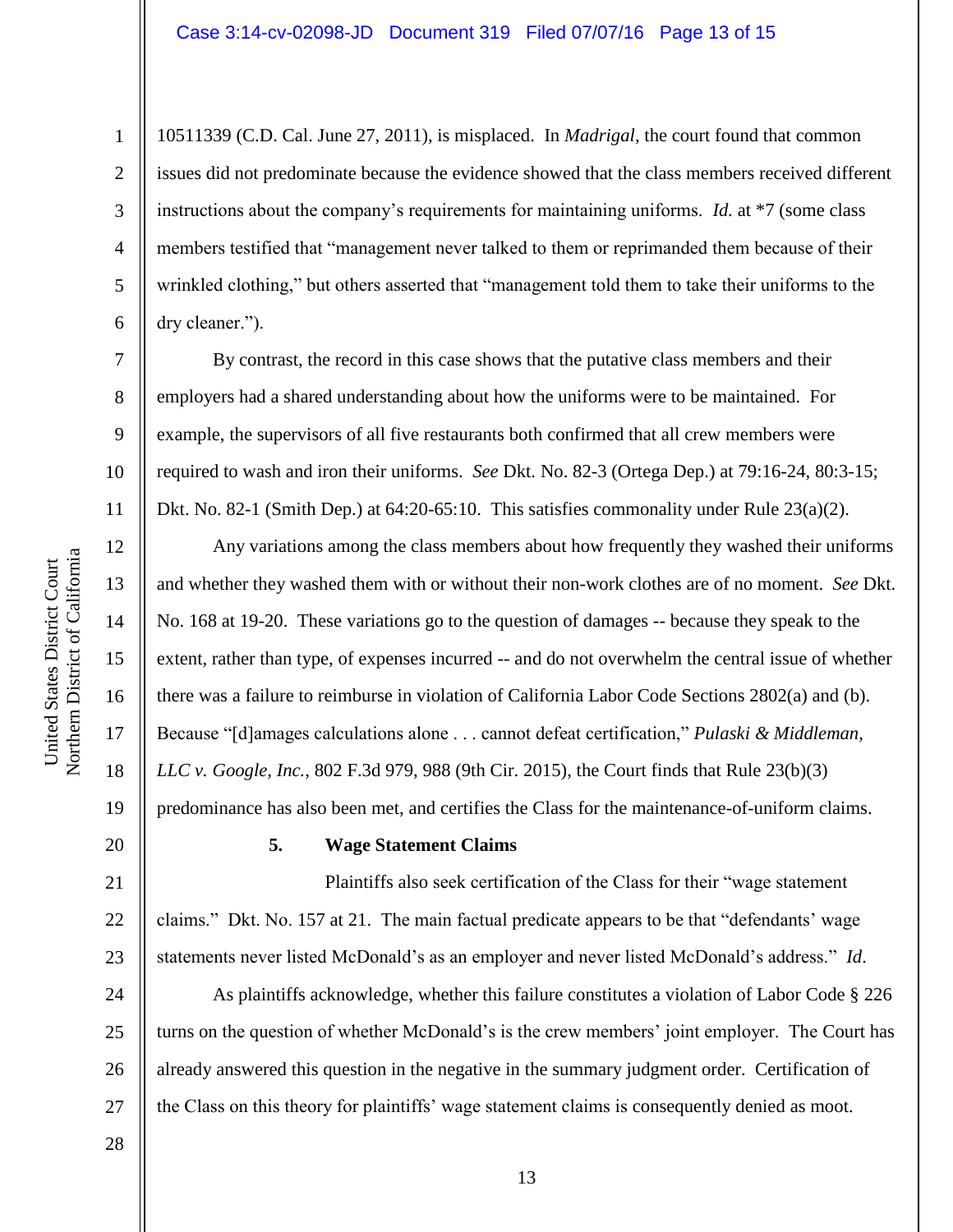7

8

9

10

12

13

14

15

16

17

18

19

20

21

22

23

24

25

26

27

1

### **6. Derivative Claims**

Plaintiffs also seek class certification for other "derivative claims," which include claims for failure to provide itemized wage statements accurately showing all wages earned; failure to pay all wages due; unfair business practices under California's Unfair Competition Law, Cal. Bus. & Prof. Code § 17200; failure to pay all wages due upon discharge or resignation; and failure to maintain required records. Dkt. No. 157 at 21-22.

For these claims, both sides agree that certification should be granted or denied for the same reasons as the underlying claims from which these claims are derived. Consequently, any additional claims of plaintiffs' that are derivative of their miscalculated wages claims, overtime claims and maintenance-of-uniform claims will be decided on a classwide basis.

11

### **D. Superiority of Class Adjudication**

As a final consideration, any question about the procedural superiority of classwide adjudication here is easily put to rest. Rule 23(b)(3) requires a finding that proceeding as a class is superior to other ways of adjudicating the controversy, which in this case would mean not proceeding as a class but in individual actions by each putative class member. The superiority of a class action over that alternative is not subject to serious debate. The proposed class members are all current or former crew members of McDonald's who assert the same claims about their working conditions. Resolving these disputes in a single class action is a far more efficient approach than requiring 400+ individual and largely duplicative lawsuits. The likelihood that class members will not recover large amounts individually if they prevail is another point in favor of class adjudication. The individual damages may not be high enough to make sense to pursue outside a class. *See Leyva*, 716 F.3d at 515 (class action is the only feasible means for class members to adjudicate California labor law claims "[i]n light of the small size of the putative class members' potential individual monetary recovery"). There is no other ongoing litigation that is related to this case, and it makes sense to centralize the litigation here where the Smith's restaurants are located. Class adjudication is clearly the best way to resolve the claims that the Court has authorized the Class to pursue.

Northern District of California Northern District of California United States District Court United States District Court